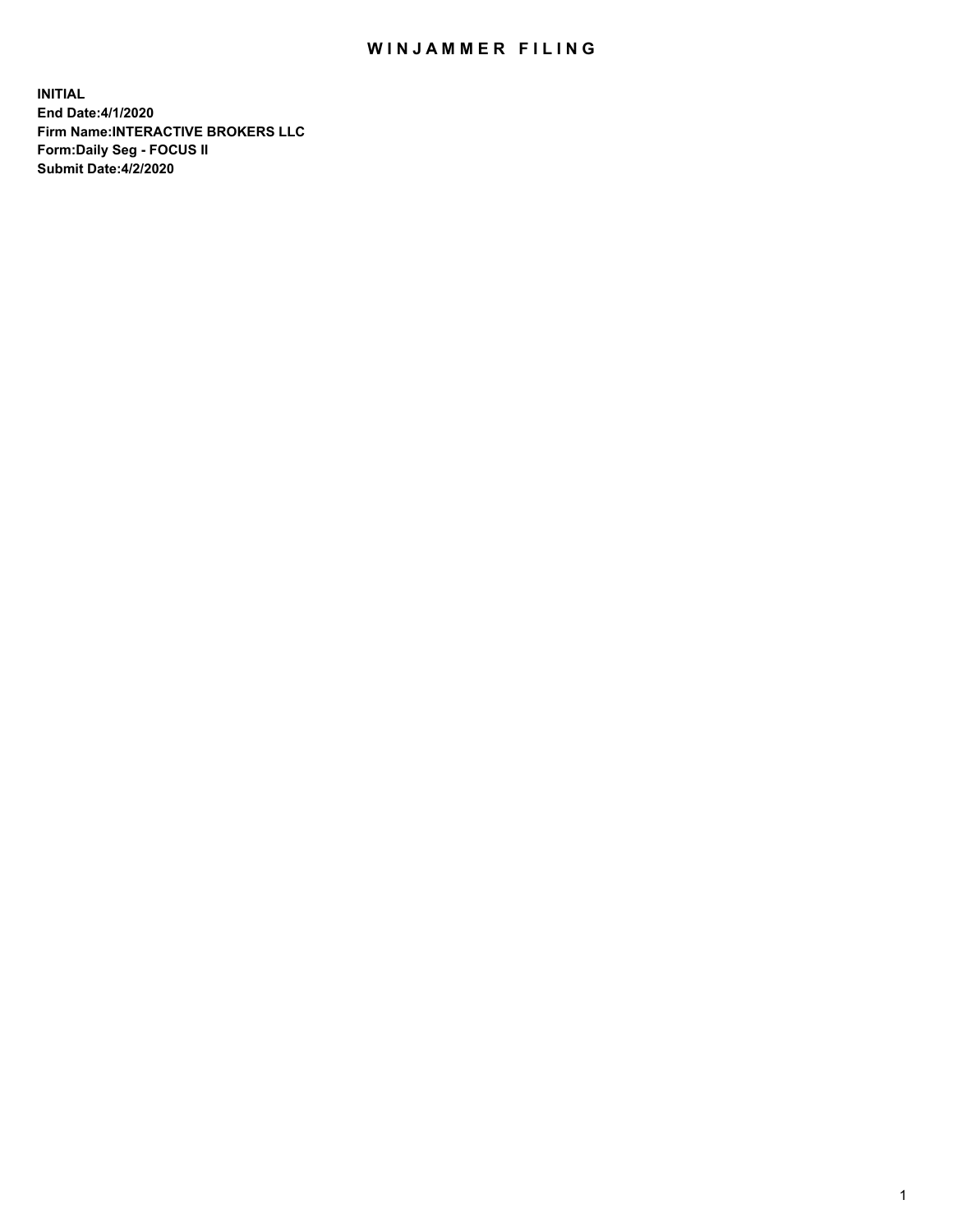**INITIAL End Date:4/1/2020 Firm Name:INTERACTIVE BROKERS LLC Form:Daily Seg - FOCUS II Submit Date:4/2/2020 Daily Segregation - Cover Page**

| Name of Company                                                                                                                                                                                                                                                                                                                | <b>INTERACTIVE BROKERS LLC</b>                                                      |
|--------------------------------------------------------------------------------------------------------------------------------------------------------------------------------------------------------------------------------------------------------------------------------------------------------------------------------|-------------------------------------------------------------------------------------|
| <b>Contact Name</b>                                                                                                                                                                                                                                                                                                            | James Menicucci                                                                     |
| <b>Contact Phone Number</b>                                                                                                                                                                                                                                                                                                    | 203-618-8085                                                                        |
| <b>Contact Email Address</b>                                                                                                                                                                                                                                                                                                   | jmenicucci@interactivebrokers.c<br>om                                               |
| FCM's Customer Segregated Funds Residual Interest Target (choose one):<br>a. Minimum dollar amount: ; or<br>b. Minimum percentage of customer segregated funds required:% ; or<br>c. Dollar amount range between: and; or<br>d. Percentage range of customer segregated funds required between:% and%.                         | $\overline{\mathbf{0}}$<br>$\overline{\mathbf{0}}$<br>155,000,000 245,000,000<br>00 |
| FCM's Customer Secured Amount Funds Residual Interest Target (choose one):<br>a. Minimum dollar amount: ; or<br>b. Minimum percentage of customer secured funds required:%; or<br>c. Dollar amount range between: and; or<br>d. Percentage range of customer secured funds required between:% and%.                            | $\overline{\mathbf{0}}$<br>$\pmb{0}$<br>80,000,000 120,000,000<br>00                |
| FCM's Cleared Swaps Customer Collateral Residual Interest Target (choose one):<br>a. Minimum dollar amount: ; or<br>b. Minimum percentage of cleared swaps customer collateral required:% ; or<br>c. Dollar amount range between: and; or<br>d. Percentage range of cleared swaps customer collateral required between:% and%. | $\overline{\mathbf{0}}$<br>$\underline{\mathbf{0}}$<br>0 <sub>0</sub><br>00         |

Attach supporting documents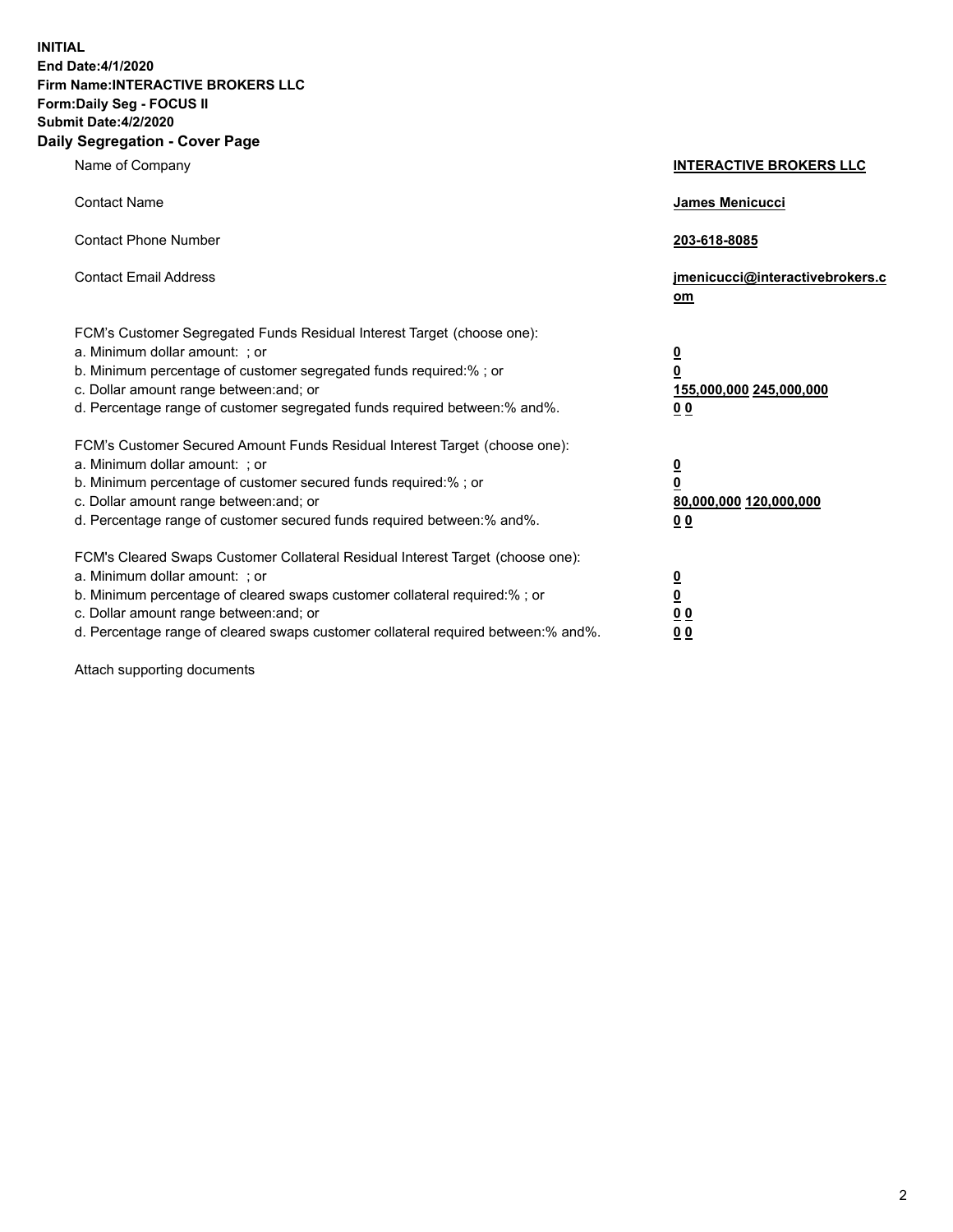## **INITIAL End Date:4/1/2020 Firm Name:INTERACTIVE BROKERS LLC Form:Daily Seg - FOCUS II Submit Date:4/2/2020 Daily Segregation - Secured Amounts**

|                | Daily Ocglegation - Occuled Anioants                                                        |                                   |
|----------------|---------------------------------------------------------------------------------------------|-----------------------------------|
|                | Foreign Futures and Foreign Options Secured Amounts                                         |                                   |
|                | Amount required to be set aside pursuant to law, rule or regulation of a foreign            | $0$ [7305]                        |
|                | government or a rule of a self-regulatory organization authorized thereunder                |                                   |
| 1.             | Net ledger balance - Foreign Futures and Foreign Option Trading - All Customers             |                                   |
|                | A. Cash                                                                                     | 549,354,507 [7315]                |
|                | B. Securities (at market)                                                                   | $0$ [7317]                        |
| 2.             | Net unrealized profit (loss) in open futures contracts traded on a foreign board of trade   | 6,224,317 [7325]                  |
| 3.             | Exchange traded options                                                                     |                                   |
|                | a. Market value of open option contracts purchased on a foreign board of trade              | 87,344 [7335]                     |
|                | b. Market value of open contracts granted (sold) on a foreign board of trade                | -337,076 [7337]                   |
| 4.             | Net equity (deficit) (add lines 1. 2. and 3.)                                               | 555,329,092 [7345]                |
| 5.             | Account liquidating to a deficit and account with a debit balances - gross amount           | 3,291 [7351]                      |
|                | Less: amount offset by customer owned securities                                            | 0 [7352] 3,291 [7354]             |
| 6.             | Amount required to be set aside as the secured amount - Net Liquidating Equity              | 555,332,383 [7355]                |
|                | Method (add lines 4 and 5)                                                                  |                                   |
| 7.             | Greater of amount required to be set aside pursuant to foreign jurisdiction (above) or line | 555,332,383 [7360]                |
|                | 6.                                                                                          |                                   |
|                | FUNDS DEPOSITED IN SEPARATE REGULATION 30.7 ACCOUNTS                                        |                                   |
| $\mathbf{1}$ . | Cash in banks                                                                               |                                   |
|                | A. Banks located in the United States                                                       | 199,190,657 [7500]                |
|                | B. Other banks qualified under Regulation 30.7                                              | 0 [7520] 199,190,657 [7530]       |
| 2.             | <b>Securities</b>                                                                           |                                   |
|                | A. In safekeeping with banks located in the United States                                   | 379,876,200 [7540]                |
|                | B. In safekeeping with other banks qualified under Regulation 30.7                          | 0 [7560] 379,876,200 [7570]       |
| 3.             | Equities with registered futures commission merchants                                       |                                   |
|                | A. Cash                                                                                     | $0$ [7580]                        |
|                | <b>B.</b> Securities                                                                        | $0$ [7590]                        |
|                | C. Unrealized gain (loss) on open futures contracts                                         | $0$ [7600]                        |
|                | D. Value of long option contracts                                                           | $0$ [7610]                        |
|                | E. Value of short option contracts                                                          | 0 [7615] 0 [7620]                 |
| 4.             | Amounts held by clearing organizations of foreign boards of trade                           |                                   |
|                | A. Cash                                                                                     | $0$ [7640]                        |
|                | <b>B.</b> Securities                                                                        | $0$ [7650]                        |
|                | C. Amount due to (from) clearing organization - daily variation                             | $0$ [7660]                        |
|                | D. Value of long option contracts                                                           | $0$ [7670]                        |
|                | E. Value of short option contracts                                                          | 0 [7675] 0 [7680]                 |
| 5.             | Amounts held by members of foreign boards of trade                                          |                                   |
|                | A. Cash                                                                                     | 93,889,937 [7700]                 |
|                | <b>B.</b> Securities                                                                        | $0$ [7710]                        |
|                | C. Unrealized gain (loss) on open futures contracts                                         | 4,936,519 [7720]                  |
|                | D. Value of long option contracts                                                           | 87,344 [7730]                     |
|                | E. Value of short option contracts                                                          | -337,076 [7735] 98,576,724 [7740] |
| 6.             | Amounts with other depositories designated by a foreign board of trade                      | 0 [7760]                          |
| 7.             | Segregated funds on hand                                                                    | $0$ [7765]                        |
| 8.             | Total funds in separate section 30.7 accounts                                               | 677,643,581 [7770]                |
| 9.             | Excess (deficiency) Set Aside for Secured Amount (subtract line 7 Secured Statement         | 122,311,198 [7380]                |
|                | Page 1 from Line 8)                                                                         |                                   |
| 10.            | Management Target Amount for Excess funds in separate section 30.7 accounts                 | 80,000,000 [7780]                 |
| 11.            | Excess (deficiency) funds in separate 30.7 accounts over (under) Management Target          | 42,311,198 [7785]                 |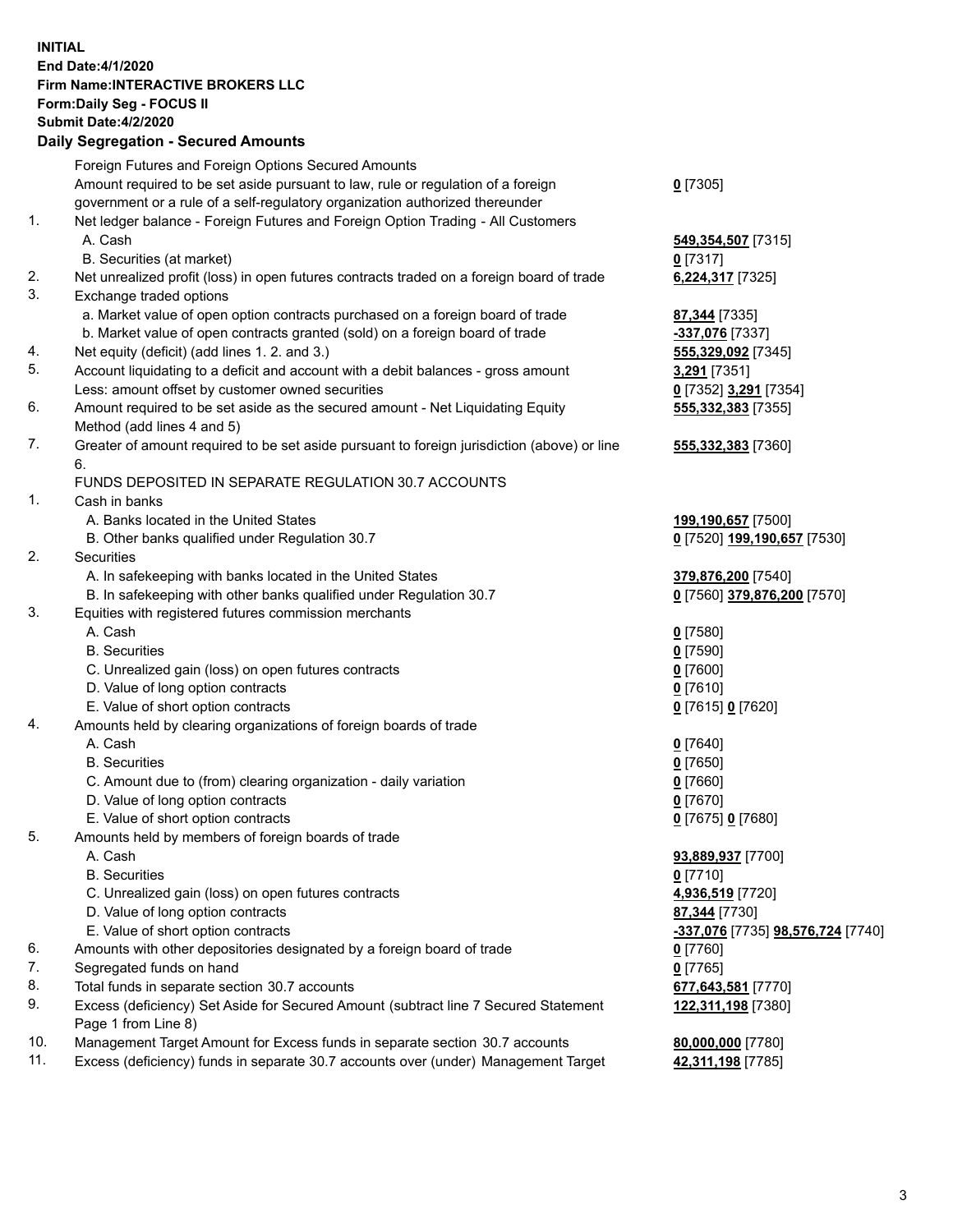**INITIAL End Date:4/1/2020 Firm Name:INTERACTIVE BROKERS LLC Form:Daily Seg - FOCUS II Submit Date:4/2/2020 Daily Segregation - Segregation Statement** SEGREGATION REQUIREMENTS(Section 4d(2) of the CEAct) 1. Net ledger balance A. Cash **6,237,667,921** [7010] B. Securities (at market) **0** [7020] 2. Net unrealized profit (loss) in open futures contracts traded on a contract market **-10,437,785** [7030] 3. Exchange traded options A. Add market value of open option contracts purchased on a contract market **433,392,268** [7032] B. Deduct market value of open option contracts granted (sold) on a contract market **-417,783,643** [7033] 4. Net equity (deficit) (add lines 1, 2 and 3) **6,242,838,761** [7040] 5. Accounts liquidating to a deficit and accounts with debit balances - gross amount **5,140,818** [7045] Less: amount offset by customer securities **0** [7047] **5,140,818** [7050] 6. Amount required to be segregated (add lines 4 and 5) **6,247,979,579** [7060] FUNDS IN SEGREGATED ACCOUNTS 7. Deposited in segregated funds bank accounts A. Cash **3,151,764,307** [7070] B. Securities representing investments of customers' funds (at market) **1,701,686,345** [7080] C. Securities held for particular customers or option customers in lieu of cash (at market) **0** [7090] 8. Margins on deposit with derivatives clearing organizations of contract markets A. Cash **411,492,075** [7100] B. Securities representing investments of customers' funds (at market) **1,145,320,601** [7110] C. Securities held for particular customers or option customers in lieu of cash (at market) **0** [7120] 9. Net settlement from (to) derivatives clearing organizations of contract markets **24,383,919** [7130] 10. Exchange traded options A. Value of open long option contracts **429,672,814** [7132] B. Value of open short option contracts **-414,188,166** [7133] 11. Net equities with other FCMs A. Net liquidating equity **0** [7140] B. Securities representing investments of customers' funds (at market) **0** [7160] C. Securities held for particular customers or option customers in lieu of cash (at market) **0** [7170] 12. Segregated funds on hand **0** [7150] 13. Total amount in segregation (add lines 7 through 12) **6,450,131,895** [7180] 14. Excess (deficiency) funds in segregation (subtract line 6 from line 13) **202,152,316** [7190] 15. Management Target Amount for Excess funds in segregation **155,000,000** [7194] 16. Excess (deficiency) funds in segregation over (under) Management Target Amount **47,152,316** [7198]

Excess